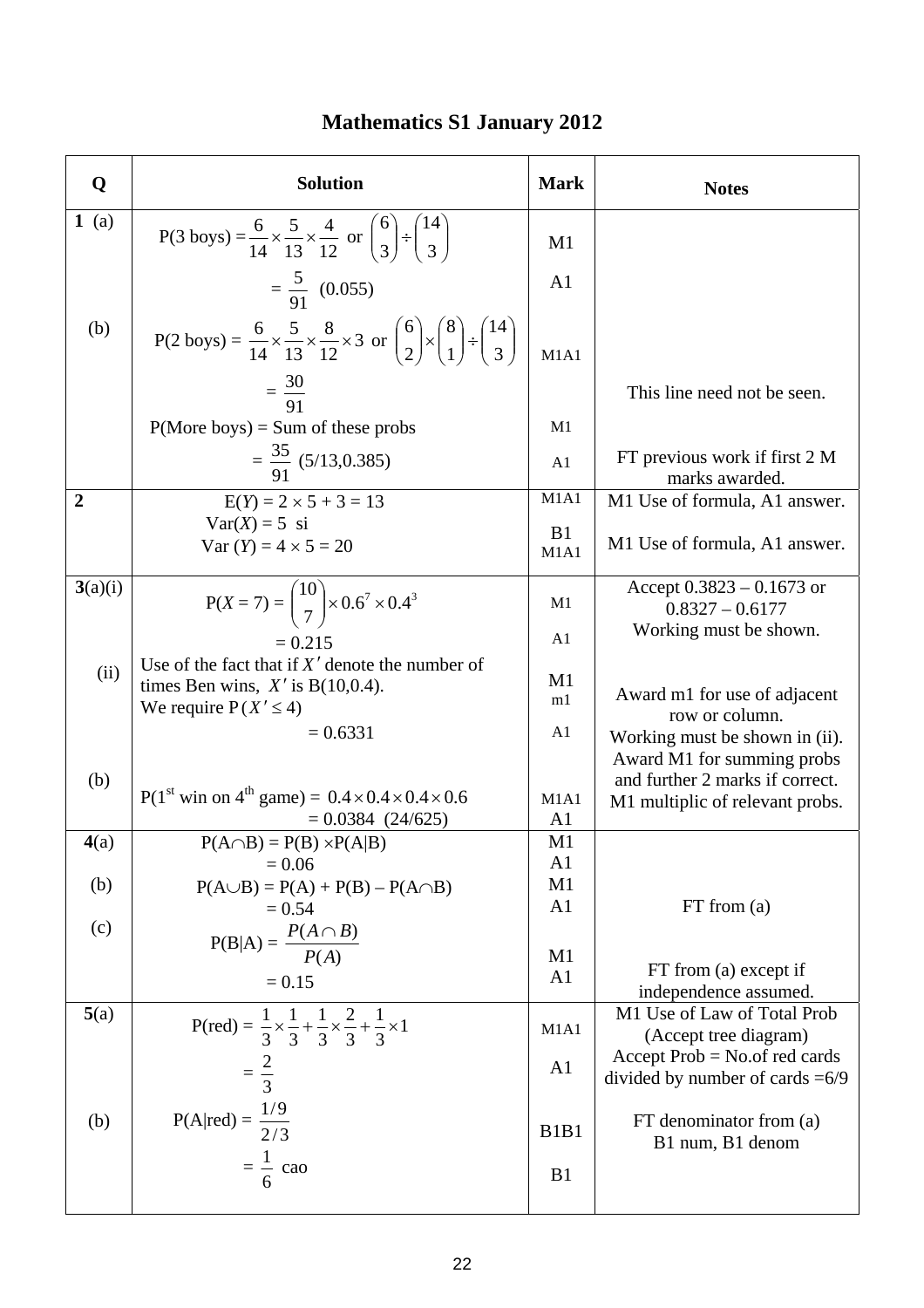| Q              | <b>Solution</b>                                                                                                                                                                                                                                                                  | <b>Mark</b>                                                                                           | <b>Notes</b>                                                      |
|----------------|----------------------------------------------------------------------------------------------------------------------------------------------------------------------------------------------------------------------------------------------------------------------------------|-------------------------------------------------------------------------------------------------------|-------------------------------------------------------------------|
| 6(a)(i)        | $P(X = 5) = {e^{-3.6} \times 3.6^5 \over 5!}$<br>$= 0.138$                                                                                                                                                                                                                       | M1<br>A <sub>1</sub>                                                                                  | Working must be shown.                                            |
| (ii)           | $P(X < 3) = e^{-3.6} \left( 1 + 3.6 + \frac{3.6^2}{2} \right)$                                                                                                                                                                                                                   | M1A1<br>A <sub>1</sub>                                                                                | Working must be shown.<br>Award M1 for two correct terms.         |
| (b)            | $= 0.303$<br>$P(3 \le X \le 7) = 0.9692 - 0.3027$ or $0.6973 - 0.0308$<br>$= 0.666$ or 0.667 (cao)                                                                                                                                                                               | B <sub>1</sub> B <sub>1</sub><br>B1                                                                   | B1 for each correct prob.                                         |
| 7(a)           | $E(X) = 0.1 \times 1 + 0.1 \times 2 + 0.2 \times 3 + 0.2 \times 4 + 0.4 \times 5$                                                                                                                                                                                                | M1                                                                                                    | M1 Use of $\Sigma x p_x$                                          |
|                | $= 3.7$<br>$E(X^2) = 0.1 \times 1 + 0.1 \times 4 + 0.2 \times 9 + 0.2 \times 16 + 0.4 \times 25$<br>$= 15.5$<br>$Var(X) = 15.5 - 3.7^2 = 1.81$                                                                                                                                   | A <sub>1</sub><br>B1<br>M1A1                                                                          | Need not be seen<br>M1 Use of correct formula for                 |
| (b)            | $E\left(\frac{1}{X^2}\right) = 0.1 \times 1 + 0.1 \times \frac{1}{4} + 0.2 \times \frac{1}{9} + 0.2 \times \frac{1}{16}$<br>$+0.4 \times \frac{1}{25}$                                                                                                                           | M1A1                                                                                                  | variance.<br>M1 Use of correct formula.<br>A1 completely correct. |
| (c)(i)<br>(ii) | $= 0.176$<br>Possibilities are $1,5$ ; $2,4$ ; $3,3$ si<br>$P(Sum = 6) = 0.1 \times 0.4 \times 2 + 0.1 \times 0.2 \times 2 + 0.2 \times 0.2$<br>$= 0.16$<br>Possibilities are $1,1; 2,2; 3,3; 4,4; 5,5 \text{ si}$<br>Prob = $0.1^2 + 0.1^2 + 0.2^2 + 0.2^2 + 0.4^2$<br>$= 0.26$ | A <sub>1</sub><br>B1<br>M <sub>1</sub> A <sub>1</sub><br>A <sub>1</sub><br>B1<br>M1<br>A <sub>1</sub> | Award M1A0 if 2s are missing                                      |
| 8(a)           | We are given that<br>$16p(1-p) = 2.56$<br>$p^2 - p + 0.16 = 0$<br>Solving by a valid method<br>$p = 0.2$ cao<br>Accept finding correct solution by inspection.                                                                                                                   | M1<br>A <sub>1</sub><br>M1<br>A <sub>1</sub>                                                          | Award A0 if 0.2 and 0.8 given.                                    |
| (b)            | $E(X^2) = Var(X) + [E(X)]^2$<br>$= 2.56 + 3.2^2$<br>$= 12.8$                                                                                                                                                                                                                     | M1<br>A <sub>1</sub><br>A <sub>1</sub>                                                                | FT on p for $E(X)$ but not $Var(X)$ .                             |